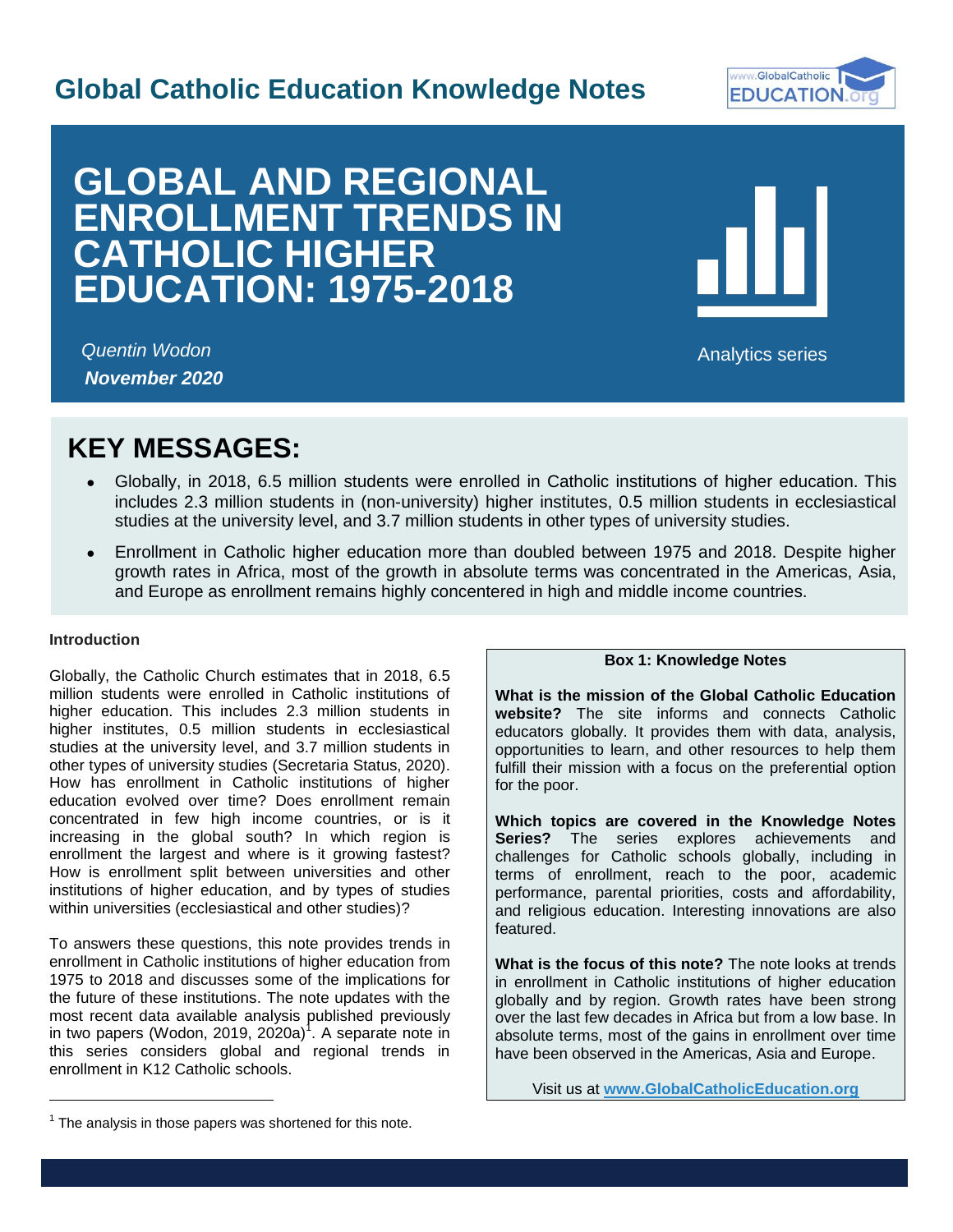## **Background**

ė

It is often argued that Catholic institutions of higher education provide special benefits to students and broader society. First, there is a perception that the education provided in Catholic institutions at both the K12 level and higher is of good quality, and possibly better on average than in other institutions. Second, while welcoming students from all religious backgrounds, Catholic institutions pride themselves in providing an education that is grounded in the Catholic faith and that emphasizes moral values. The question of Catholic identity or "What makes us different?" is often the focus of debates in scholarly work on Catholic education. At the same time, Catholic institutions are not immune to broader challenges faced by all institutions of higher learning, whether Catholic or not. There could even be a risk of focusing too much on issues related to Catholic identity at the expense of confronting other challenges.

This note is written in a context of rising competitive pressures facing institutions of higher learning in both developed and developing countries, as well as persistent difficulties. In a relatively recent report, the World Bank's Independent Evaluation Group (2017) identified three core challenges faced by institutions of higher learning in developing countries, which also apply for the most part in developed countries.

A recent World Bank report identifies three core challenges faced by institutions of higher learning in developing countries: lack of equity in access, risks of low quality, and lack of employability. In many ways these challenges are also present in high income countries.

First, access to universities and other institutions of higher learning remains highly unequitable, with the poor often excluded. This is especially problematic for Catholic institutions given their aim, in one way or another, to contribute to the preferential option for the poor. Realistically, Catholic institutions of higher learning will continue to face a major equity challenge in the foreseeable future.

The second challenge is the low quality in the education being provided by many institutions of higher learning, which contributes to delays in graduation and higher costs for both students and states. The problem of low quality is also prevalent in K12 education in many countries as noted by the World Development Report on the learning crisis (World Bank, 2018). Better preparation for students at the secondary level should help, but efforts to improve quality in institutions of higher learning are also key.

The third challenge is that of employability with, again in many countries, high rates of unemployment and underemployment among university graduates. This

comes in part from the issue of low quality, but it also relates to insufficient interactions between universities and the private sector. What students learn is not necessarily what is needed in the labor market (see Filmer and Fox, 2014, on sub-Saharan Africa, and more generally World Bank, 2019 on the future of work).

While a university education should not cater only to the demand from the labor market, it should lead to adequate employment opportunities given the financial sacrifices made by students, parents, and tax payers for acquiring tertiary education. In low income countries where the formal sector is small, this could for example mean putting a stronger emphasis on entrepreneurial skills, as well as a shift towards fields of study where labor demand is stronger.

While these challenges may be more severe in the developing world, they also apply to developed countries. This can be illustrated in the case of the United States. While enrollment at the tertiary level is much more widespread than in developing countries, low income students do face serious and rising challenges to acquire post-secondary education (Goldrick-Rab, 2018). Quality is perceived to be an issue, with substantial heterogeneity between institutions in the value added being provided and associated concerns about the cost of college (after years of cost increases above inflation) in comparison to potential benefits (Taylor et al., 2011). This concern relates itself in part to concerns about the availability of well-paying jobs after graduation and the vulnerability inherent to the 'gig economy' and the broader pressures from the changing nature of work (World Bank, 2019)<sup>2</sup>.

The objective of this note is to provide a broad overview of trends in enrollment in Catholic higher education globally and regionally from 1975 to 2018.

The objective of this note is to provide a broad overview of trends in enrollment in Catholic higher education globally and regionally from 1975 to 2018. Growth or even stability in enrollment is probably not a primary objective of Catholic institutions of higher education, but it does matter. A healthy enrollment level is necessary for financial sustainability in an increasingly competitive higher education market (e.g., Altbach et al., 2009; Salmi, 2009). It also contributes to the evangelization mission of the Church (Congregation for Catholic Education, 1977,

l

 $2$  Limited funding from governments whose budgets are often stretched thin may contribute to low quality in the education being provided by some institutions. This in turn is one of the factors (but by no means the only factor) leading to lack of employability. Affordability is an especially severe issue in the developing world, but it matters also in many developed countries. In the United States, declining support from states for tuition at public colleges and universities has been one of the factors leading to higher student debt over time.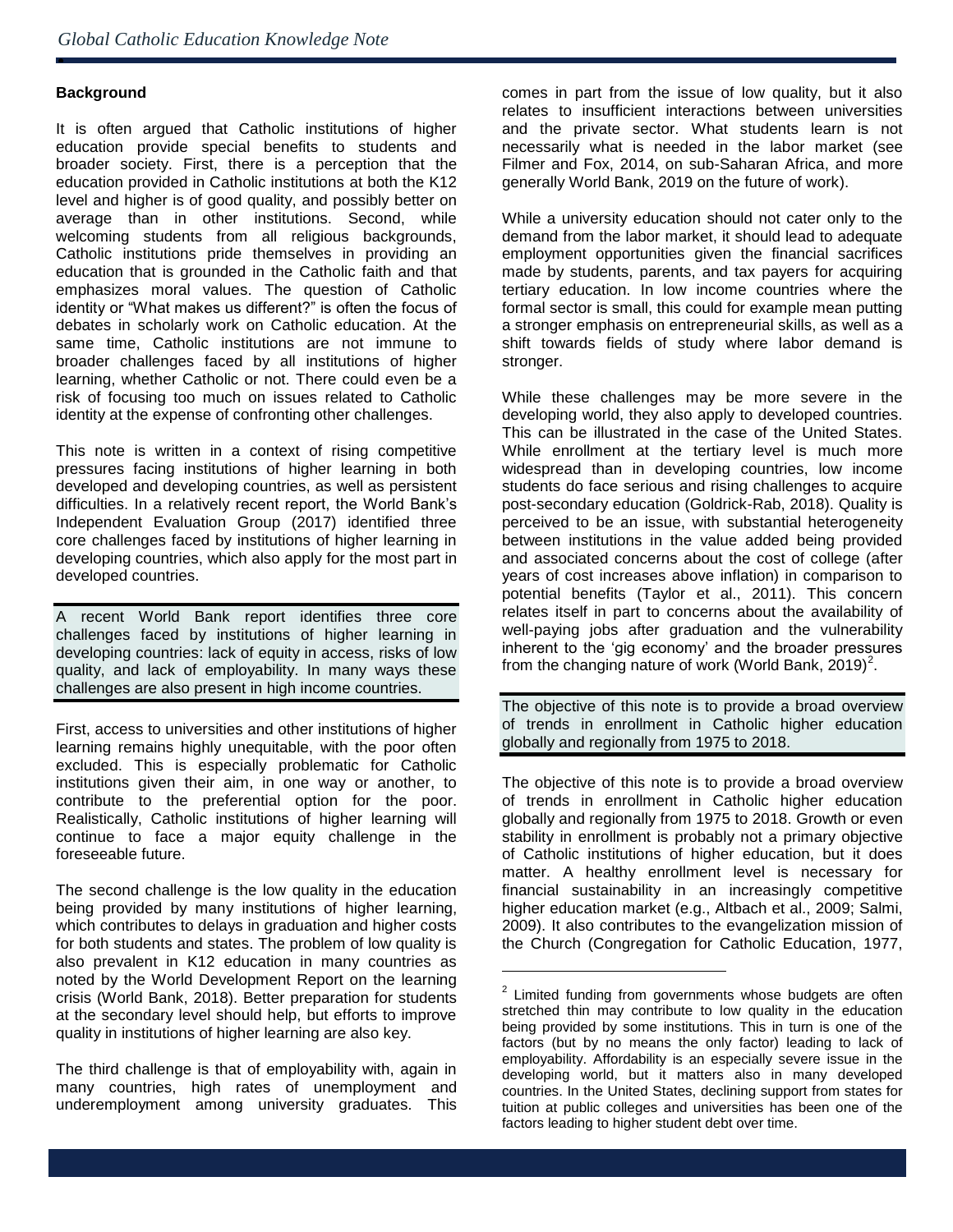2017). Beyond the Church, as is the case for K12 education, Catholic higher education provides benefits to society at large. Catholic institutions of higher learning provide choice for students and thereby contribute to pluralism in democratic societies. As already mentioned, there are also indications that Catholic institutions of higher education perform relatively well, including in terms of student graduation rates. Finally, as is the case for other private colleges and universities, Catholic institutions generate substantial savings for state budgets since most of the cost of education is born by students and their families.

Among Catholic universities and faculties, it is worth noting that two types of institutions can be distinguished. Ecclesiastical or Pontifical universities and faculties are established or recognized directly by the Holy See. Apart from often providing education in a wide range of disciplines, they may grant ecclesiastical degrees in theology, philosophy, and Canon Law. These ecclesiastical degrees are recognized by the Holy See and Pontifical universities are governed by Pope Francis' Apostolic Constitution *Veritatis Gaudium* which updated guidance provided in *Sapientia Christiana*. However, only a small minority of Catholic universities are Pontifical universities. The other universities are governed instead by Pope John Paul's Apostolic Constitution *Ex Corde Ecclesiae*. Beyond a focus on theology and related disciplines, Catholic universities and other institutions may also provide training in religious sciences more broadly, including for future teachers of Catholic religion. Separate guidance for this purposed for so-called Higher Institutes of Religious Sciences is provided by the Congregation for Catholic Education (2008).

The distinction between ecclesiastical and other Catholic universities is based on the ability of the former to grant ecclesiastical degrees recognized by the Holy See. But most students at Catholic institutions are enrolled in secular as opposed to religious programs of study.

The distinction between ecclesiastical and other Catholic universities is based on the ability of the former to grant ecclesiastical degrees recognized by the Holy See. Yet most students at Catholic institutions of higher learning are enrolled in secular as opposed to religious programs of study, even if they may be required to take one or more courses in religious studies over the course of their degree to graduate.

In most countries including those with a strong Catholic tradition, many students attending Catholic institutions are not Catholic themselves. In the United States for example, just over half of first year students at four-year Catholic colleges and universities self-identify as Catholic (Eagan et al., 2017). While a majority of students in Catholic institutions of higher learning globally are enrolled in colleges and universities, the Church also runs a large number of other institutions at the post-secondary level, especially in the developing world. In India for example, according to Manidapam (2018), apart from a dozen large medical colleges and universities, the Catholic Church operates approximately 25 management institutions, 300 professional colleges and engineering institutes, 450 degree colleges, and 5,500 junior colleges, all of which are post-secondary institutions.

## **Enrollment Trends**

Data on the number of students in Catholic higher education are available in the Catholic Church's annual statistical yearbooks, with the most recent data available for 2018 (Secretaria Status, 2020). While the data are self-reported by the chancery offices of ecclesiastical jurisdictions that fill the annual questionnaire, they seem to be of sufficient quality to document broad trends over time. In a typical year, only about five percent of the ecclesiastical jurisdictions do not fill the questionnaire. As this is the case mostly for small jurisdictions, the missing data should not affect the overall results substantially for most countries and at the regional and global levels.

Based on the data from the statistical yearbooks, Table 1 provides estimates of enrollment in Catholic institutions of higher education for the three categories of students mentioned earlier and for the total number of students enrolled. Except for the last time period, the data are provided by five-year intervals from 1975 to 2018 globally and for five regions: Africa, the Americas, Asia, Europe, and Oceania. These regional aggregates are used because they are the ones according to which data are reported in the statistical yearbooks. In 2018, 6.5 million students were enrolled in Catholic Higher Education. Of those, 2.3 million were in higher institutes, 0.5 million were enrolled in ecclesiastical studies in universities, and 3.7 million were studying other topics at Catholic universities. Figures 1 through 4 visualize the trends in enrollment by region and globally. The analysis is kept at that level to keep the tables manageable, but data are available at the country level in the statistical yearbooks.

A few findings are worth emphasizing. First, the trends in Figures 1 through 4 suggest substantial growth in enrollment over time. The combined enrollment in Catholic higher education more than doubled globally between 1975 and 2018, from 2.5 million students to 6.5 million. Similar trends took place for K12 education. But while for K12 education most of the growth was in Africa, for tertiary education most of the growth in absolute terms took place in the Americas (gain of 2.1 million students), Asia (gain of 1.4 million students), and Europe (gain of 0.9 million students). In terms of annual growth rates, as will be discussed below, Africa is doing well, but it is starting from a low base, so that absolute gains remain smaller.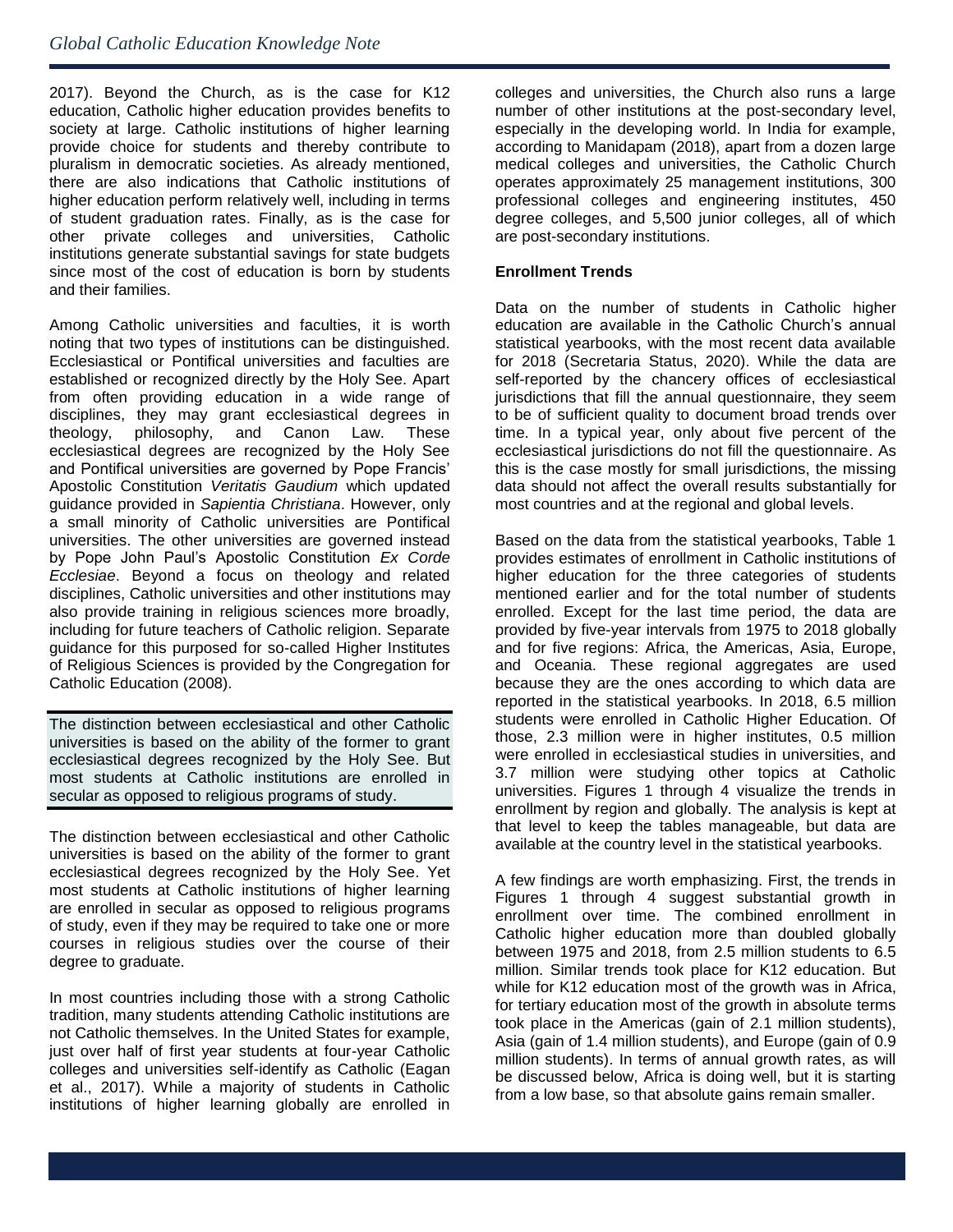ė

| Table 1: Trends in the Number of Students Enrolled in Catholic Institutions of Higher Education (Thousands) |                                                                          |         |                                                                                                                                                                                                                                       |         |                              |         |         |         |         |
|-------------------------------------------------------------------------------------------------------------|--------------------------------------------------------------------------|---------|---------------------------------------------------------------------------------------------------------------------------------------------------------------------------------------------------------------------------------------|---------|------------------------------|---------|---------|---------|---------|
|                                                                                                             | 1975                                                                     | 1980    | 1985                                                                                                                                                                                                                                  | 1990    | 1995                         | 2000    | 2005    | 2010    | 2018    |
|                                                                                                             | <b>Higher Institutes</b>                                                 |         |                                                                                                                                                                                                                                       |         |                              |         |         |         |         |
| Africa                                                                                                      | 4.3                                                                      | 6.5     | 10.8                                                                                                                                                                                                                                  | 6.8     | 13.2                         | 24.8    | 51.2    | 88.4    | 137.2   |
| Americas                                                                                                    | 373.6                                                                    | 383.0   | 368.5                                                                                                                                                                                                                                 | 427.9   | 470.5                        | 517.5   | 581.0   | 795.1   | 591.9   |
| Asia                                                                                                        | 310.9                                                                    | 445.9   | 493.4                                                                                                                                                                                                                                 | 539.6   | 678.4                        | 795.7   | 899.4   | 1,135.7 | 1,205.6 |
| Europe                                                                                                      | 107.6                                                                    | 116.3   | 128.8                                                                                                                                                                                                                                 | 157.2   | 193.6                        | 221.8   | 272.3   | 270.5   | 308.5   |
| Oceania                                                                                                     | 2.5                                                                      | 3.1     | 3.9                                                                                                                                                                                                                                   | 2.7     | 5.7                          | 8.8     | 9.3     | 14.5    | 8.6     |
| World                                                                                                       | 798.9                                                                    | 954.7   | 1,005.4                                                                                                                                                                                                                               | 1.134.2 | 1,361.4                      | 1,568.6 | 1,813.2 | 2,304.2 | 2,251.6 |
|                                                                                                             | <b>Ecclesiastical Studies</b><br>Universities                            |         |                                                                                                                                                                                                                                       |         |                              |         |         |         |         |
| Africa                                                                                                      | 0.2                                                                      | 1.0     | 1.5                                                                                                                                                                                                                                   | 1.4     | 4.1                          | 5.8     | 9.3     | 15.6    | 49.6    |
| Americas                                                                                                    | 16.5                                                                     | 28.5    | 26.3                                                                                                                                                                                                                                  | 31.9    | 62.4                         | 53.9    | 139.1   | 158.4   | 233.1   |
| Asia                                                                                                        | 6.0                                                                      | 7.0     | 11.4                                                                                                                                                                                                                                  | 8.7     | 38.6                         | 71.5    | 107.8   | 184.3   | 129.3   |
| Europe                                                                                                      | 25.0                                                                     | 29.0    | 38.3                                                                                                                                                                                                                                  | 52.7    | 69.9                         | 65.8    | 100.7   | 116.0   | 89.2    |
| Oceania                                                                                                     | 0.4                                                                      | 1.3     | 1.6                                                                                                                                                                                                                                   | 1.7     | 2.9                          | 3.8     | 10.6    | 12.4    | 6.7     |
| World                                                                                                       | 48.1                                                                     | 66.8    | 79.1                                                                                                                                                                                                                                  | 96.5    | 177.8                        | 200.9   | 367.5   | 486.7   | 507.9   |
|                                                                                                             |                                                                          |         |                                                                                                                                                                                                                                       |         | Universities - Other Studies |         |         |         |         |
| Africa                                                                                                      | 0.9                                                                      | 0.9     | 2.1                                                                                                                                                                                                                                   | 2.1     | 23.8                         | 41.1    | 70.7    | 106.2   | 177.5   |
| Americas                                                                                                    | 530.2                                                                    | 870.3   | 1,033.6                                                                                                                                                                                                                               | 1,070.2 | 1,144.1                      | 2,088.5 | 1,962.7 | 2,183.6 | 2,187.0 |
| Asia                                                                                                        | 159.0                                                                    | 169.4   | 303.6                                                                                                                                                                                                                                 | 376.1   | 422.0                        | 467.3   | 457.5   | 490.7   | 518.2   |
| Europe                                                                                                      | 111.7                                                                    | 98.2    | 116.8                                                                                                                                                                                                                                 | 149.9   | 217.6                        | 332.7   | 288.2   | 541.7   | 788.0   |
| Oceania                                                                                                     | 0.2                                                                      | 0.2     | 0.1                                                                                                                                                                                                                                   | 2.6     | 1.7                          | 5.1     | 10.8    | 16.2    | 36.9    |
| World                                                                                                       | 801.8                                                                    | 1,138.9 | 1,456.2                                                                                                                                                                                                                               | 1,600.9 | 1,809.2                      | 2,934.7 | 2,789.8 | 3,338.5 | 3,707.6 |
|                                                                                                             |                                                                          |         |                                                                                                                                                                                                                                       |         | Total                        |         |         |         |         |
| Africa                                                                                                      | 5.3                                                                      | 8.3     | 14.4                                                                                                                                                                                                                                  | 10.3    | 41.0                         | 71.7    | 131.2   | 210.1   | 364.3   |
| Americas                                                                                                    | 920.3                                                                    | 1,281.8 | 1,428.4                                                                                                                                                                                                                               | 1,530.0 | 1,677.0                      | 2,660.0 | 2,682.8 | 3,137.2 | 3,012.0 |
| Asia                                                                                                        | 475.9                                                                    | 622.2   | 808.3                                                                                                                                                                                                                                 | 924.4   | 1,139.0                      | 1,334.6 | 1,464.7 | 1,810.8 | 1,853.0 |
| Europe                                                                                                      | 244.2                                                                    | 243.5   | 283.9                                                                                                                                                                                                                                 | 359.9   | 481.1                        | 620.3   | 661.1   | 928.2   | 1,185.6 |
| Oceania                                                                                                     | 3.1                                                                      | 4.6     | 5.6                                                                                                                                                                                                                                   | 7.0     | 10.3                         | 17.7    | 30.7    | 43.1    | 52.2    |
| World                                                                                                       | 1,648.8                                                                  | 2,160.4 | 2,540.6                                                                                                                                                                                                                               | 2,831.7 | 3,348.4                      | 4,704.2 | 4,970.5 | 6,129.3 | 6,467.1 |
|                                                                                                             | $\mathbf{r}$ , $\mathbf{r}$ , $\mathbf{r}$ , $\mathbf{r}$ , $\mathbf{r}$ | $\sim$  | $\mathbf{r}$ and $\mathbf{r}$ are assumed to the contract of the contract of the contract of the contract of the contract of the contract of the contract of the contract of the contract of the contract of the contract of the cont |         | $\sim$<br>$\sim$             |         |         |         |         |

## **Table 1: Trends in the Number of Students Enrolled in Catholic Institutions of Higher Education (Thousands)**

Source: Compiled by the author from the annual statistical yearbooks of the Church.

Note: Totals for 1975 are not comparable to subsequent years due to lack of data for nurseries and preschools.



## **Figure 1:Enrollment in Catholic Higher Institutes (Thousands)**

## **Figure 2: Enrollment in Catholic Universities: Ecclesiastical Studies (Thousands)**

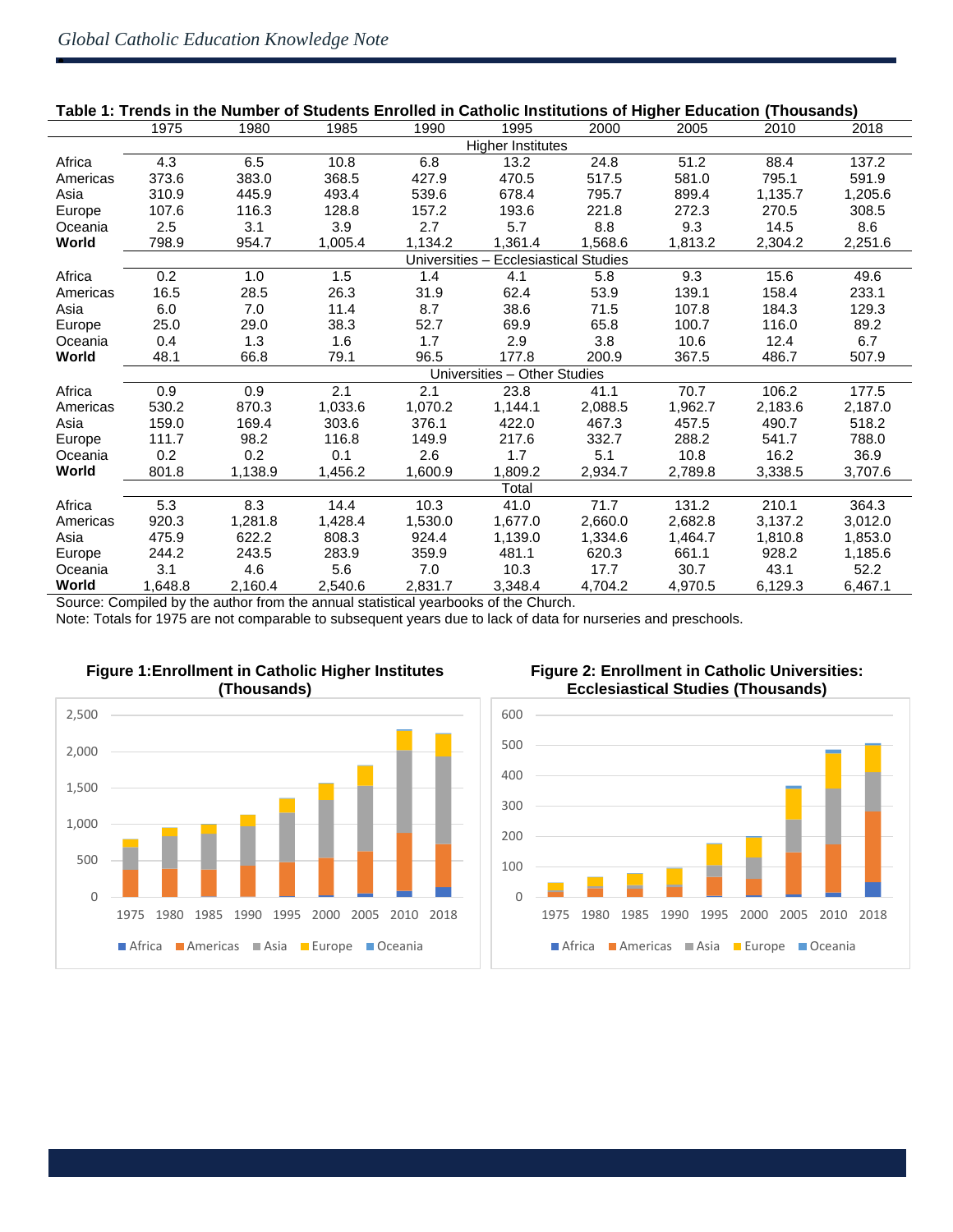

 **Figure 3:Enrollment in Catholic Universities: Other Studies (Thousands)**





Source: Statistical Yearbooks of the Church.

In terms of the three categories of students, the largest gains were observed in absolute terms for university students not engaged in ecclesiastical studies and students in higher institutes, but large gains were also observed for students in ecclesiastical studies. While there may be a crisis in vocations in parts of the world, the number of students enrolled in ecclesiastical studies is nevertheless rising almost everywhere.

Globally, students in universities account for 65.2 percent of total enrollment, versus 34.8 percent for students in higher institutes. Yet in Asia, where India plays a major role, a majority of students are in higher institutes.

Second, as shown in Table 2 and Figure 5, there are differences between regions in the share of students enrolled by type of higher education. Globally, students in universities account for 65.2 percent of total enrollment, versus 34.8 percent for students in higher institutes. Asia, where India plays a major role (given virtually no Catholic institutions in China), is the only one of the five regions where most students are enrolled in higher institutes. This is related in part to the explosion of private non-university institutions of higher education in India as a response to a demand from the rising middle class for higher education. Globally, within university students, there are about seven students in non-ecclesiastical studies for each student in ecclesiastical studies, but again with regional differences.

Globally, the shares of students enrolled in higher institutes and universities did not fundamentally change over the last four decades, despite ups and downs by five-year intervals. But among universities, there has been a steady rise of the share of students enrolled in ecclesiastical studies. In 1975, these students represented less than three percent of total enrollment in Catholic higher education globally. By 2018, this had risen to 7.9 percent especially thanks to gains in Africa, the Americas, and Asia. By contrast, in Europe and Oceania, there was a substantial decline in the share of students in ecclesiastical studies between 2010 and 2018, albeit from higher baseline levels. Note that at the regional level, there are a few jumps in the shares reported in Table 2 for ecclesiastical studies. This is due in part to the fact that estimates of enrollment for these students are smaller in absolute terms, especially in Oceania, so that even comparatively small changes can lead to jumps in shares.

There has been a steady rise of the share of students enrolled in ecclesiastical studies. In 1975, these students represented less than three percent of total enrollment in Catholic higher education globally. By 2018, this had risen to 7.9 percent, more than twice the share in 1975.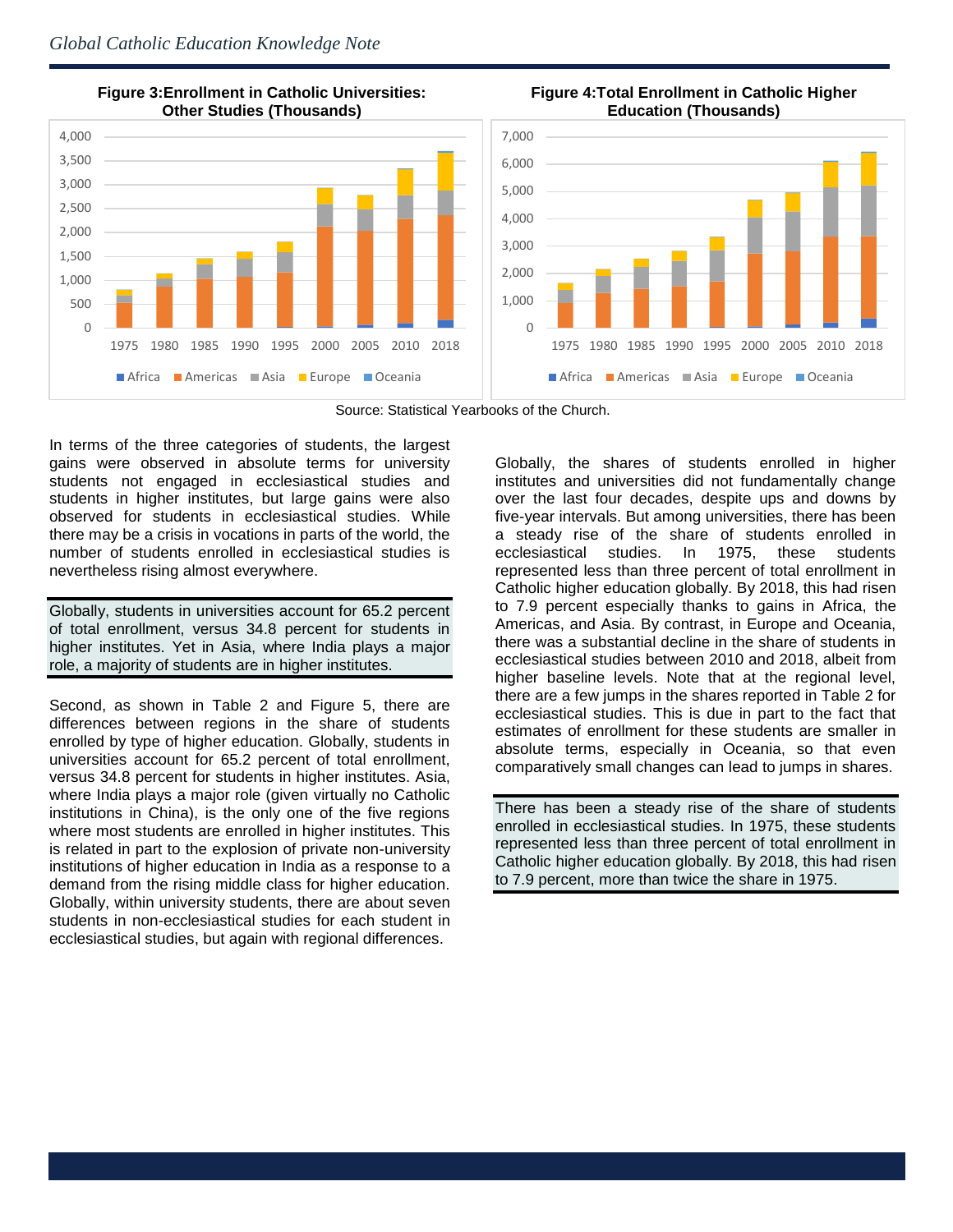ė

| Table 2: Proportion of Students Enrolled in Catholic Institutions of Higher Education by Type (%) |                                             |                          |      |                     |                               |      |      |      |      |  |
|---------------------------------------------------------------------------------------------------|---------------------------------------------|--------------------------|------|---------------------|-------------------------------|------|------|------|------|--|
|                                                                                                   | 1975                                        | 1980                     | 1985 | 1990                | 1995                          | 2000 | 2005 | 2010 | 2018 |  |
|                                                                                                   |                                             | <b>Higher Institutes</b> |      |                     |                               |      |      |      |      |  |
| Africa                                                                                            | 81.1                                        | 77.5                     | 74.7 | 66.3                | 32.1                          | 34.6 | 39.0 | 42.1 | 37.7 |  |
| Americas                                                                                          | 40.6                                        | 29.9                     | 25.8 | 28.0                | 28.1                          | 19.5 | 21.7 | 25.3 | 19.7 |  |
| Asia                                                                                              | 65.3                                        | 71.7                     | 61.0 | 58.4                | 59.6                          | 59.6 | 61.4 | 62.7 | 65.1 |  |
| Europe                                                                                            | 44.0                                        | 47.8                     | 45.4 | 43.7                | 40.2                          | 35.8 | 41.2 | 29.1 | 26.0 |  |
| Oceania                                                                                           | 82.5                                        | 67.4                     | 70.4 | 38.0                | 55.7                          | 49.6 | 30.4 | 33.7 | 16.4 |  |
| World                                                                                             | 48.5                                        | 44.2                     | 39.6 | 40.1                | 40.7                          | 33.3 | 36.5 | 37.6 | 34.8 |  |
|                                                                                                   |                                             |                          |      | <b>Universities</b> | <b>Ecclesiastical Studies</b> |      |      |      |      |  |
| Africa                                                                                            | 2.8                                         | 11.6                     | 10.6 | 13.6                | 10.0                          | 8.1  | 7.1  | 7.4  | 13.6 |  |
| Americas                                                                                          | 1.8                                         | 2.2                      | 1.8  | 2.1                 | 3.7                           | 2.0  | 5.2  | 5.0  | 7.7  |  |
| Asia                                                                                              | 1.3                                         | 1.1                      | 1.4  | 0.9                 | 3.4                           | 5.4  | 7.4  | 10.2 | 7.0  |  |
| Europe                                                                                            | 10.2                                        | 11.9                     | 13.5 | 14.7                | 14.5                          | 10.6 | 15.2 | 12.5 | 7.5  |  |
| Oceania                                                                                           | 12.4                                        | 29.4                     | 27.9 | 24.6                | 27.9                          | 21.7 | 34.5 | 28.8 | 12.9 |  |
| World                                                                                             | 2.9                                         | 3.1                      | 3.1  | 3.4                 | 5.3                           | 4.3  | 7.4  | 7.9  | 7.9  |  |
|                                                                                                   | <b>Universities</b><br><b>Other Studies</b> |                          |      |                     |                               |      |      |      |      |  |
| Africa                                                                                            | 16.1                                        | 10.8                     | 14.7 | 20.2                | 58.0                          | 57.3 | 53.9 | 50.5 | 48.7 |  |
| Americas                                                                                          | 57.6                                        | 67.9                     | 72.4 | 69.9                | 68.2                          | 78.5 | 73.2 | 69.6 | 72.6 |  |
| Asia                                                                                              | 33.4                                        | 27.2                     | 37.6 | 40.7                | 37.1                          | 35.0 | 31.2 | 27.1 | 28.0 |  |
| Europe                                                                                            | 45.7                                        | 40.3                     | 41.1 | 41.7                | 45.2                          | 53.6 | 43.6 | 58.4 | 66.5 |  |
| Oceania                                                                                           | 5.1                                         | 3.3                      | 1.8  | 37.5                | 16.4                          | 28.7 | 35.2 | 37.6 | 70.7 |  |
| World                                                                                             | 48.6                                        | 52.7                     | 57.3 | 56.5                | 54.0                          | 62.4 | 56.1 | 54.5 | 57.3 |  |

Source: Compiled by the author from the annual statistical yearbooks of the Church.







Source: Author's estimations from the Statistical Yearbooks of the Church.

Third, in proportionate terms, as a percentage change from the base, the highest growth rates in overall enrollment are observed in Africa, even though in absolute terms larger gains are reported in other regions. The annual growth rates from 1975 to 2018 (taking into account compounding) are provided in Table 3 and visualized in Figure 6. In Africa and Oceania, total enrollment grew over the last four decades at a rate of

more than 13 percent per year. In the case of Africa, if the growth in enrollment continues to be higher than in the rest of the world, the region will account for a progressively larger share in total enrollment, but this will take some time. For students in ecclesiastical studies, the highest growth rates over the four decades are observed in Africa.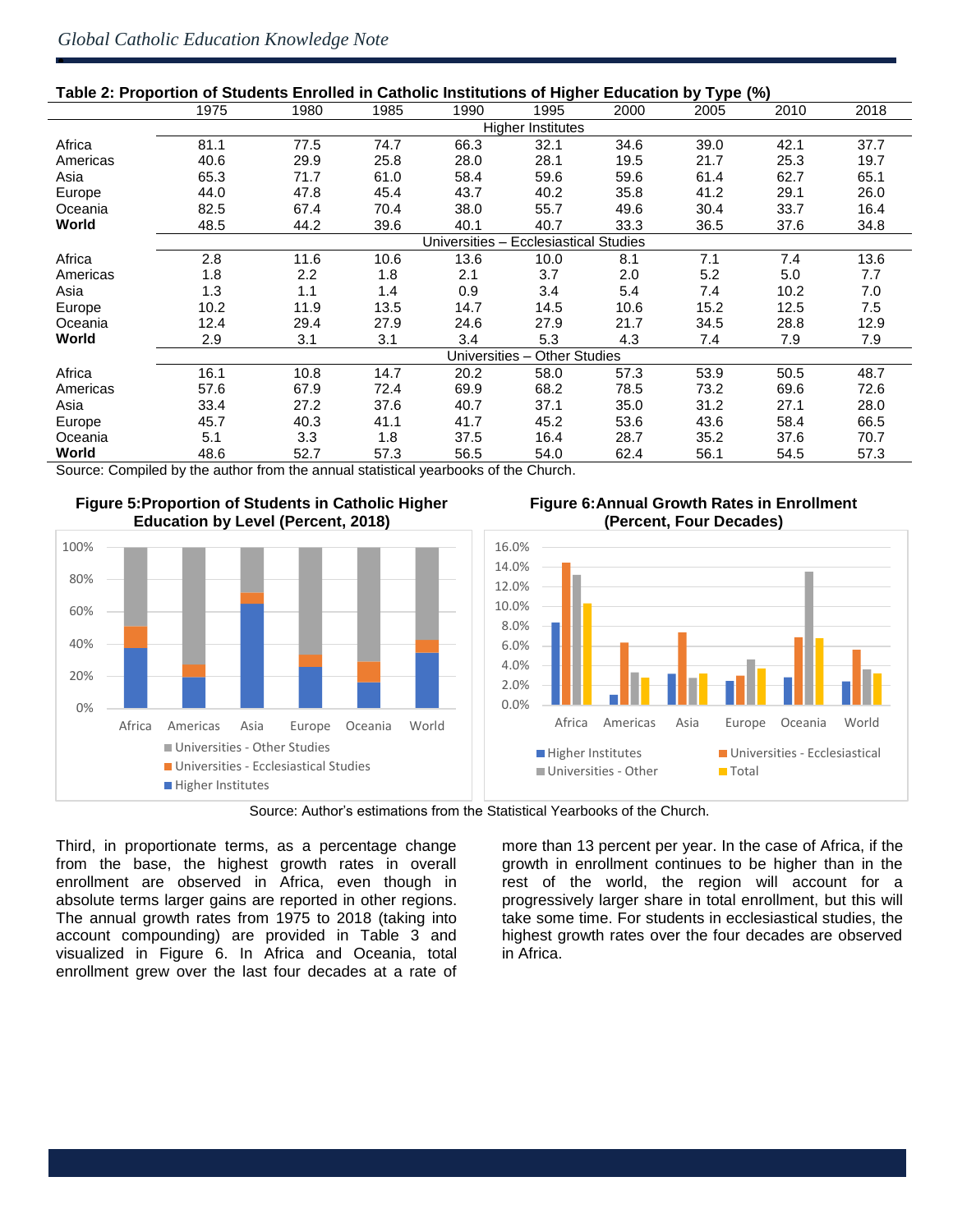| Table 3: Annual Growth Rate for Enrollment in Catholic Institutions of Higher Education (%) |                                                |           |           |           |                              |           |           |           |           |  |
|---------------------------------------------------------------------------------------------|------------------------------------------------|-----------|-----------|-----------|------------------------------|-----------|-----------|-----------|-----------|--|
|                                                                                             | 1975-1980                                      | 1980-1985 | 1985-1990 | 1990-1995 | 1995-2000                    | 2000-2005 | 2005-2010 | 2010-2018 | 1975-2018 |  |
|                                                                                             | <b>Higher Institutes</b>                       |           |           |           |                              |           |           |           |           |  |
| Africa                                                                                      | 8.5                                            | 10.8      | $-8.7$    | 14.0      | 13.5                         | 15.6      | 11.5      | 5.7       | 8.4       |  |
| Americas                                                                                    | 0.5                                            | $-0.8$    | 3.0       | 1.9       | 1.9                          | 2.3       | 6.5       | $-3.6$    | 1.1       |  |
| Asia                                                                                        | 7.5                                            | 2.0       | 1.8       | 4.7       | 3.2                          | 2.5       | 4.8       | 0.7       | 3.2       |  |
| Europe                                                                                      | 1.6                                            | 2.1       | 4.1       | 4.2       | 2.8                          | 4.2       | $-0.1$    | 1.7       | 2.5       |  |
| Oceania                                                                                     | 3.9                                            | 5.0       | $-7.5$    | 16.4      | 8.9                          | 1.2       | 9.3       | $-6.4$    | 2.9       |  |
| World                                                                                       | 3.6                                            | 1.0       | 2.4       | 3.7       | 2.9                          | 2.9       | 4.9       | $-0.3$    | 2.4       |  |
|                                                                                             | Universities-<br><b>Ecclesiastical Studies</b> |           |           |           |                              |           |           |           |           |  |
| Africa                                                                                      | 45.2                                           | 9.6       | $-1.8$    | 23.9      | 7.4                          | 9.7       | 10.9      | 15.6      | 14.4      |  |
| Americas                                                                                    | 11.5                                           | $-1.6$    | 4.0       | 14.3      | $-2.9$                       | 20.9      | 2.6       | 4.9       | 6.3       |  |
| Asia                                                                                        | 3.1                                            | 10.3      | $-5.1$    | 34.6      | 13.1                         | 8.6       | 11.3      | $-4.3$    | 7.4       |  |
| Europe                                                                                      | 3.0                                            | 5.7       | 6.6       | 5.8       | $-1.2$                       | 8.9       | 2.9       | $-3.2$    | 3.0       |  |
| Oceania                                                                                     | 28.6                                           | 3.0       | 2.1       | 10.6      | 6.0                          | 22.4      | 3.2       | $-7.3$    | 6.9       |  |
| World                                                                                       | 6.8                                            | 3.4       | 4.1       | 13.0      | 2.5                          | 12.8      | 5.8       | 0.5       | 5.6       |  |
|                                                                                             |                                                |           |           |           | Universities - Other Studies |           |           |           |           |  |
| Africa                                                                                      | 1.2                                            | 18.6      | $-0.4$    | 62.8      | 11.6                         | 11.5      | 8.5       | 6.6       | 13.2      |  |
| Americas                                                                                    | 10.4                                           | 3.5       | 0.7       | 1.3       | 12.8                         | $-1.2$    | 2.2       | 0.0       | 3.4       |  |
| Asia                                                                                        | 1.3                                            | 12.4      | 4.4       | 2.3       | 2.1                          | $-0.4$    | 1.4       | 0.7       | 2.8       |  |
| Europe                                                                                      | $-2.5$                                         | 3.5       | 5.1       | 7.7       | 8.9                          | $-2.8$    | 13.5      | 4.8       | 4.6       |  |
| Oceania                                                                                     | $-0.9$                                         | $-7.8$    | 92.5      | $-8.6$    | 24.6                         | 16.3      | 8.5       | 10.9      | 13.5      |  |
| World                                                                                       | 7.3                                            | 5.0       | 1.9       | 2.5       | 10.2                         | $-1.0$    | 3.7       | 1.3       | 3.6       |  |
|                                                                                             |                                                |           |           |           | Total                        |           |           |           |           |  |
| Africa                                                                                      | 9.5                                            | 11.6      | $-6.5$    | 31.8      | 11.8                         | 12.8      | 9.9       | 7.1       | 10.3      |  |
| Americas                                                                                    | 6.9                                            | 2.2       | 1.4       | 1.9       | 9.7                          | 0.2       | 3.2       | $-0.5$    | 2.8       |  |
| Asia                                                                                        | 5.5                                            | 5.4       | 2.7       | 4.3       | 3.2                          | 1.9       | 4.3       | 0.3       | 3.2       |  |
| Europe                                                                                      | $-0.1$                                         | 3.1       | 4.9       | 6.0       | 5.2                          | 1.3       | $7.0\,$   | 3.1       | 3.7       |  |
| Oceania                                                                                     | 8.2                                            | 4.1       | 4.7       | 7.8       | 11.5                         | 11.6      | 7.0       | 2.4       | 6.8       |  |
| World                                                                                       | 5.6                                            | 3.3       | 2.2       | 3.4       | 7.0                          | 1.1       | 4.3       | 0.7       | 3.2       |  |

### **Table 3: Annual Growth Rate for Enrollment in Catholic Institutions of Higher Education (%)**

Source: Compiled by the author from the annual statistical yearbooks of the Church.

Fourth, as is the case in K12 education, there are substantial differences between countries in the size of their Catholic higher education networks. Table 4 provides data on the top 15 countries in terms of total enrollment in 2018. Together, these countries account for about four fifths of global enrollment. By comparison, the top 15 countries account for about two thirds of global enrollment in K12 Catholic schools. As expected given the correlation between enrollment in higher education and economic development, there is a higher concentration of enrollment in a few countries for higher education than for K12 education. The country with the largest enrollment is the United States, with close to 1.3 million students in higher education. Three large developing counties follow: India, the Philippines, and Brazil. Italy is next, due in part to the role of the Vatican and high concentration of students in ecclesiastical and other studies in Rome.

The smallest country in the mix by population size in Table 4 is Belgium, where under the Constitution Catholic higher education institutions benefit from public funding as do public universities. None of the countries in the top 15 are classified as low income by the World Bank (low income countries have a level of Gross National Income per capita of \$1,035 or less in 2019). By contrast, for K12 education, three of the top five countries in terms of total enrollment are low income (the Democratic Republic of Congo, Malawi, and Uganda).

| Table 4: Top 15 Countries by Enrollment in Catholic |  |  |
|-----------------------------------------------------|--|--|
| <b>Higher Education, 2018</b>                       |  |  |

|                      | Post-secondary (students) |        |               |           |  |  |  |  |
|----------------------|---------------------------|--------|---------------|-----------|--|--|--|--|
|                      | Higher Inst.              | Eccl.  | <b>Others</b> | Total     |  |  |  |  |
| <b>United States</b> | 349.839                   | 34,567 | 883.063       | 1,267,469 |  |  |  |  |
| India                | 707.910                   | 19.241 | 133.039       | 860,190   |  |  |  |  |
| Philippines          | 364.209                   | 47,632 | 164.997       | 576,838   |  |  |  |  |
| Brazil               | 29,527                    | 93,708 | 357.116       | 480,351   |  |  |  |  |
| Italy                | 6.795                     | 23,532 | 298.962       | 329.289   |  |  |  |  |
| Colombia             | 19,613                    | 3.271  | 267,241       | 290,125   |  |  |  |  |
| <b>Great Britain</b> | 45,028                    | 118    | 207.809       | 252,955   |  |  |  |  |
| Mexico               | 37.096                    | 20.814 | 160.476       | 218.386   |  |  |  |  |
| <b>Belgium</b>       | 122,903                   | 2,582  | 80,503        | 205,988   |  |  |  |  |
| Argentina            | 57,469                    | 666    | 101.426       | 159,561   |  |  |  |  |
| Indonesia            | 35,890                    | 7,962  | 71,902        | 115,754   |  |  |  |  |
| Spain                | 14,900                    | 2,876  | 95.557        | 113,333   |  |  |  |  |
| Chile                | 7.610                     | 352    | 101.591       | 109.553   |  |  |  |  |
| France               | 77,774                    | 18,994 | 9,919         | 106,687   |  |  |  |  |
| Ecuador              | 975                       | 44,119 | 59,629        | 104,723   |  |  |  |  |

Source: Annual statistical yearbook of the Church.

Fifth, the fact that the highest growth rates in enrollment in Catholic higher education over the last four decades is observed for students in ecclesiastical studies may be good news for the Church. As mentioned earlier, these students account for a small but growing share of all students in universities, and their numbers are rising fastest in Africa and to a lower extent Asia. These are also the two regions where the number of diocesan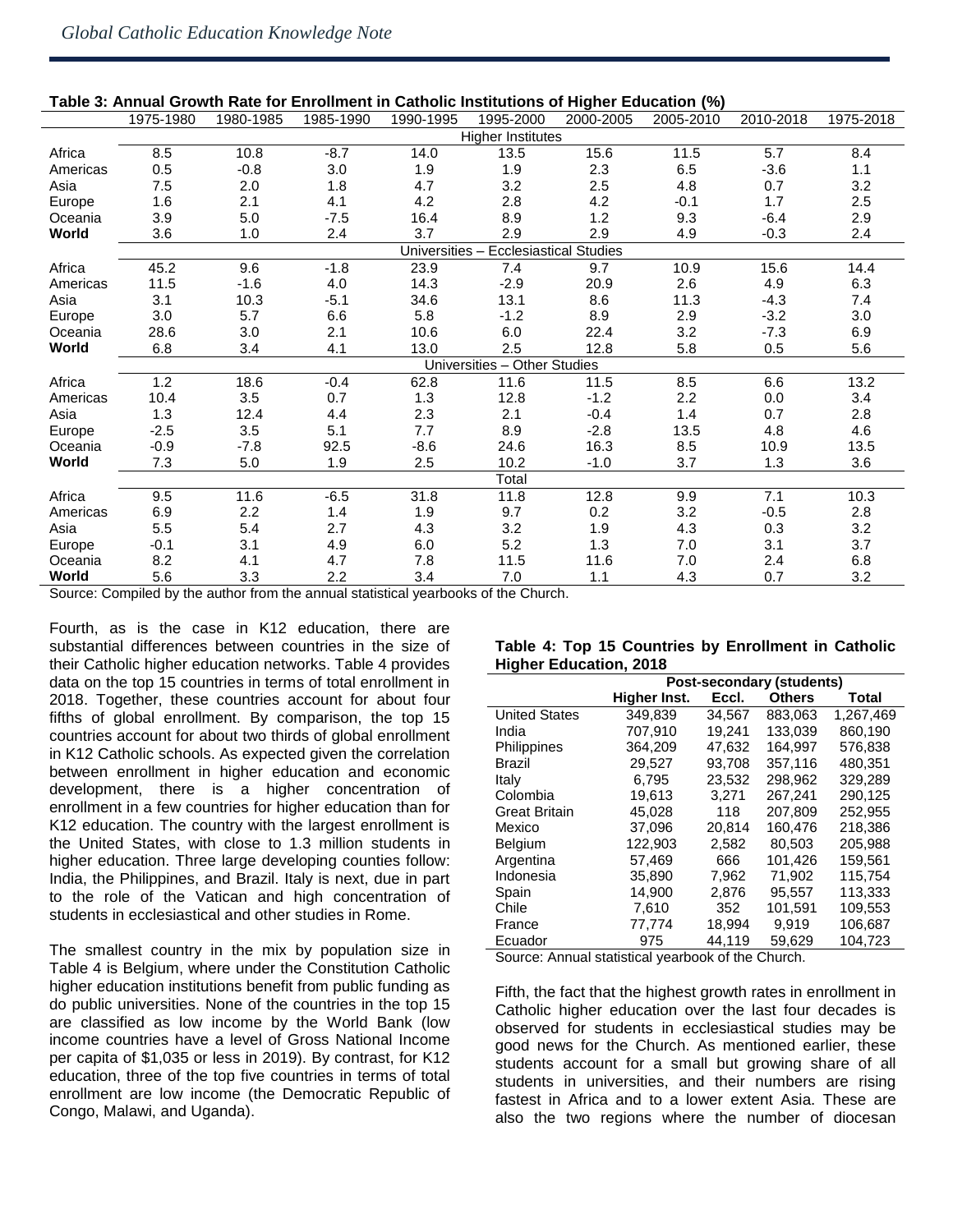ė

priests has been increasing the most in recent years, but the trend may also reflect the rising number of permanent deacons in comparison to priests in the Church. While this is beyond the scope of this paper, it would be useful in subsequent work to look in more details at the factors explaining the increase in the number of students in ecclesiastical studies.

## **Box 2: Challenges in the United States**

The United States continues to be the country with the largest enrollment in Catholic higher education, especially in colleges and universities. Yet the position of Catholic institutions of higher learning in the country is not as strong as it once was. While top-ranked universities are doing well, many lesser known institutions– Catholic and otherwise, were already failing to meet their admission targets in recent years even before the current crisis (Jaschik and Lederman, 2017). The COVID-19 pandemic has exacerbated those difficulties. This has forced many colleges and universities to reduce costs, including through voluntary departures or layoffs.

Beyond the effects of the pandemic, the difficulties encountered by many colleges and universities are the result of a confluence of factors, including a reduction in applicants since a peak in 2010, which is due in part to demographic trends (the dip is likely to be temporary, as noted by Hussar and Bailey, 2018), concerns about the cost of college in comparison to its benefits (see for example Taylor et al., 2011), and rising competitive pressures. In addition, a perceived decline in the importance granted to religion by part of the population, or at least a reduction in the practice of religion (Smith et al., 2018), and rising operating costs due in part to fewer faculty and staff who are priests or members of religious orders, have been cited as additional concerns for Catholic higher education specifically.

For elementary and secondary schools, the challenges have been even more striking, with large losses in enrollment over the last four decades and progressively rising costs for parents to send their children to Catholic schools (McDonald and Schultz, 2018; Wodon, 2018). This decline in enrollment in elementary and secondary Catholic schools may also weaken enrollment at the tertiary level in the future. While some of these challenges are observed elsewhere, they tend on average to be less severe in other countries than in the United States.

## **Conclusion**

The purpose of this note was to provide a very simple descriptive analysis of trends in enrollment in Catholic higher education globally. Five main findings emerge from the data. First, enrollment in Catholic higher education more than doubled between 1975 and 2018 globally, reaching 6.5 million students by 2018. Second, in most

regions, Catholic institutions enroll more students in universities than in higher institutes, but in Asia, the reverse is observed. Third, in proportionate terms, as a percentage change from the base, the highest growth rates in enrollment are observed in Africa. In absolute terms by contrast, larger gains are reported in other regions, with most of the students in Catholic higher education still residing in high and middle income countries. The only region with a decline in recent years in the total number of students in higher education was the Americas. Fourth, there are substantial differences between countries in the size of their Catholic higher education networks. The United States still has the largest enrollment, but India is progressively catching up. Fifth, within universities, there has been a steady rise of the share of students enrolled in ecclesiastical studies, even if they still represent only about 12 percent of total university enrollment (not including higher institutes).

### **References**

Altbach, P. G., L. Reisberg, and L. E. Rumbley. 2009. *Trends in Global Higher Education: Tracking an Academic Revolution. Global Perspectives on Higher Education*. Rotterdam: Sense Publishing.

Bashir, S., M. Lockheed, E. Ninan, and J. P. Tan, 2018. *Facing Forward: Schooling for Learning in Africa.* Washington, DC: The World Bank.

Congregation for Catholic Education. 1977. *The Catholic School.* Vatican City: Libreria Editrice Vaticana.

Congregation for Catholic Education. 2017. *Educating to Fraternal Humanism: Building a "Civilization of Love" 50 Years after Populorum Progressio.* Vatican City: Libreria Editrice Vaticana.

Delfra, L. A., W. C. Mattison, S. D. McGraw, and T. S. Scully. 2018. Education in a Catholic Key, in W. H. James, editor, *The Handbook of Christian Education*, New Jersey: Wiley Blackwell.

Eagan, K., E. Bara Stolzenberg, H. B. Zimmerman, M. C. Aragon, H. Whang Sayson, and C. Rios-Aguilar. 2017. *The American Freshman: National Norms Fall 2016*. Los Angeles: Higher Education Research Institute, UCLA.

Filmer, D. and L. Fox. 2014. *Youth Employment in Sub-Saharan Africa.* Washington, DC: World Bank

Goldrick-Rab, S. 2018. *Paying the Price: College Costs, Financial Aid, and the Betrayal of the American Dream*. Chicago: University of Chicago Press.

Hussar, W. J., and T. M. Bailey. 2018. *Projections of Education Statistics to 2026*, 45<sup>th</sup> Edition. Washington, DC: U.S. Department of Education.